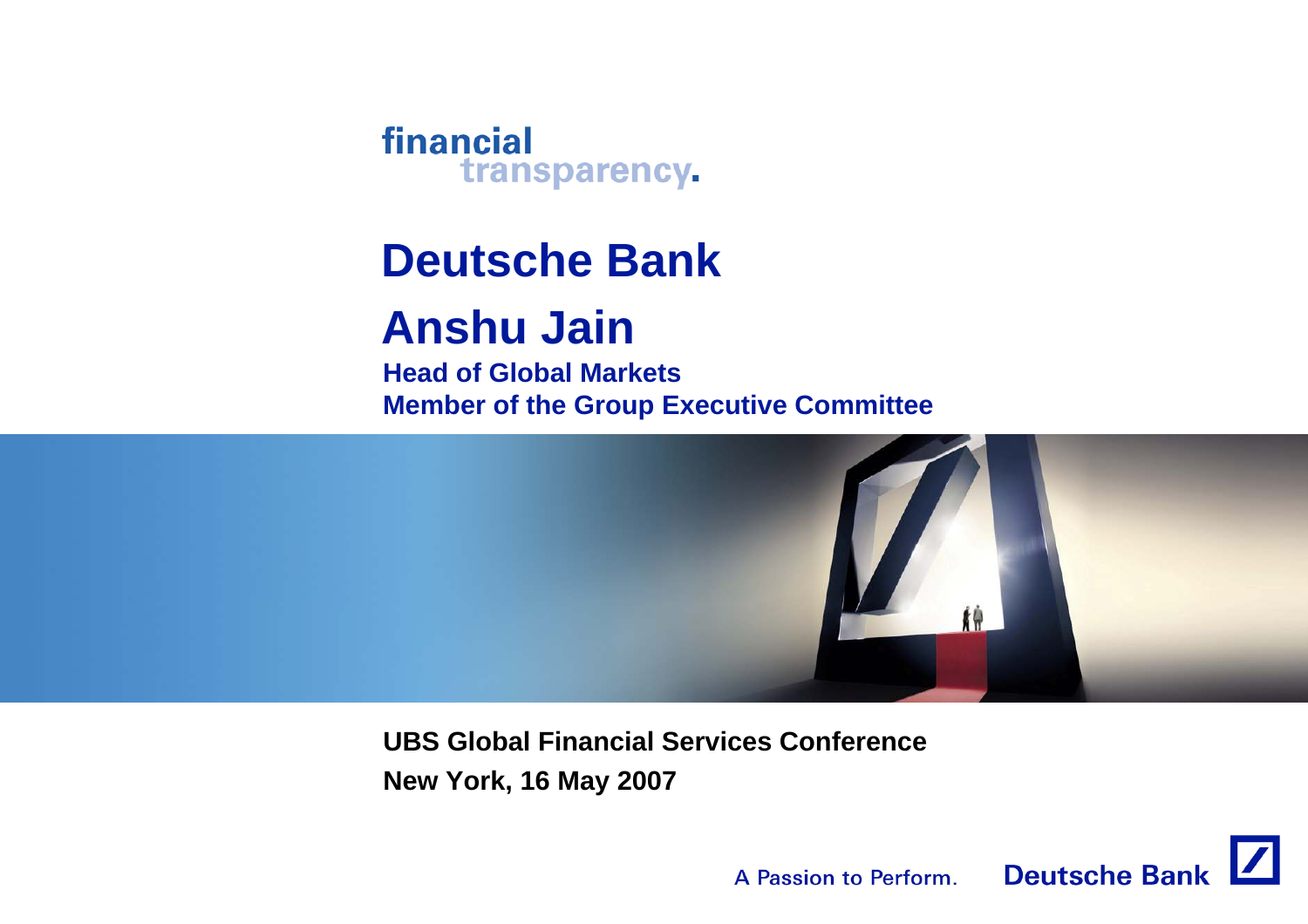#### **Deutsche Bank Group: Outstanding profit growth**





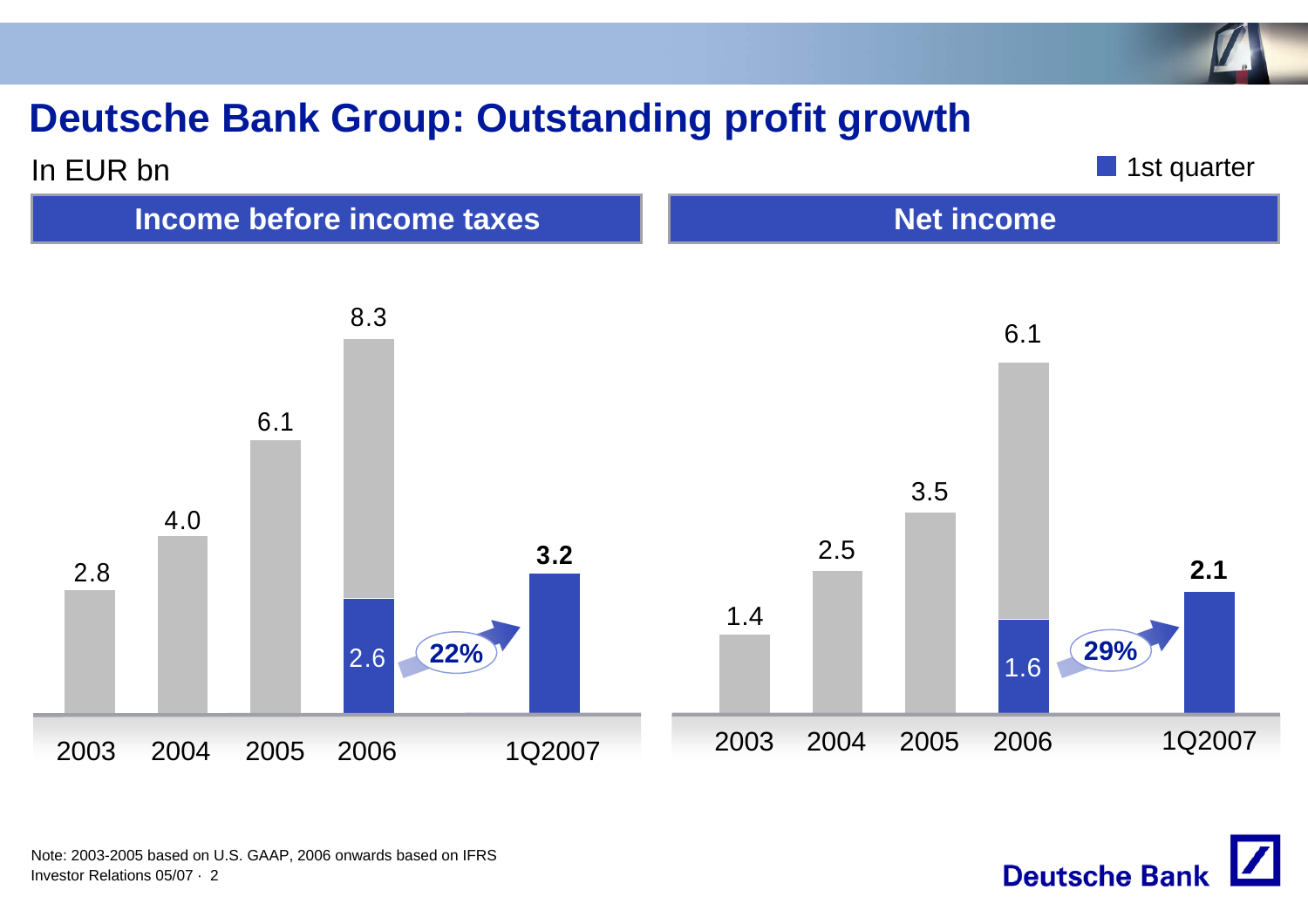#### **Outperformance against key targets**

**1st quarter** 

**Deutsche Bank** 



(1) 2003-2004 underlying; 2005 as per target definition: excludes restructuring activities and substantial gains from industrial holdings; from 2006 as per revised target definition: excludes significant gains (net of related expenses) / charges

(2) 2003-2005 reported; from 2006 as per revised target definition: excludes significant gains (net of related expenses) / charges

Note: 2003-2005 based on U.S. GAAP, 2006 onwards based on IFRS

Investor Relations 05/07 · 3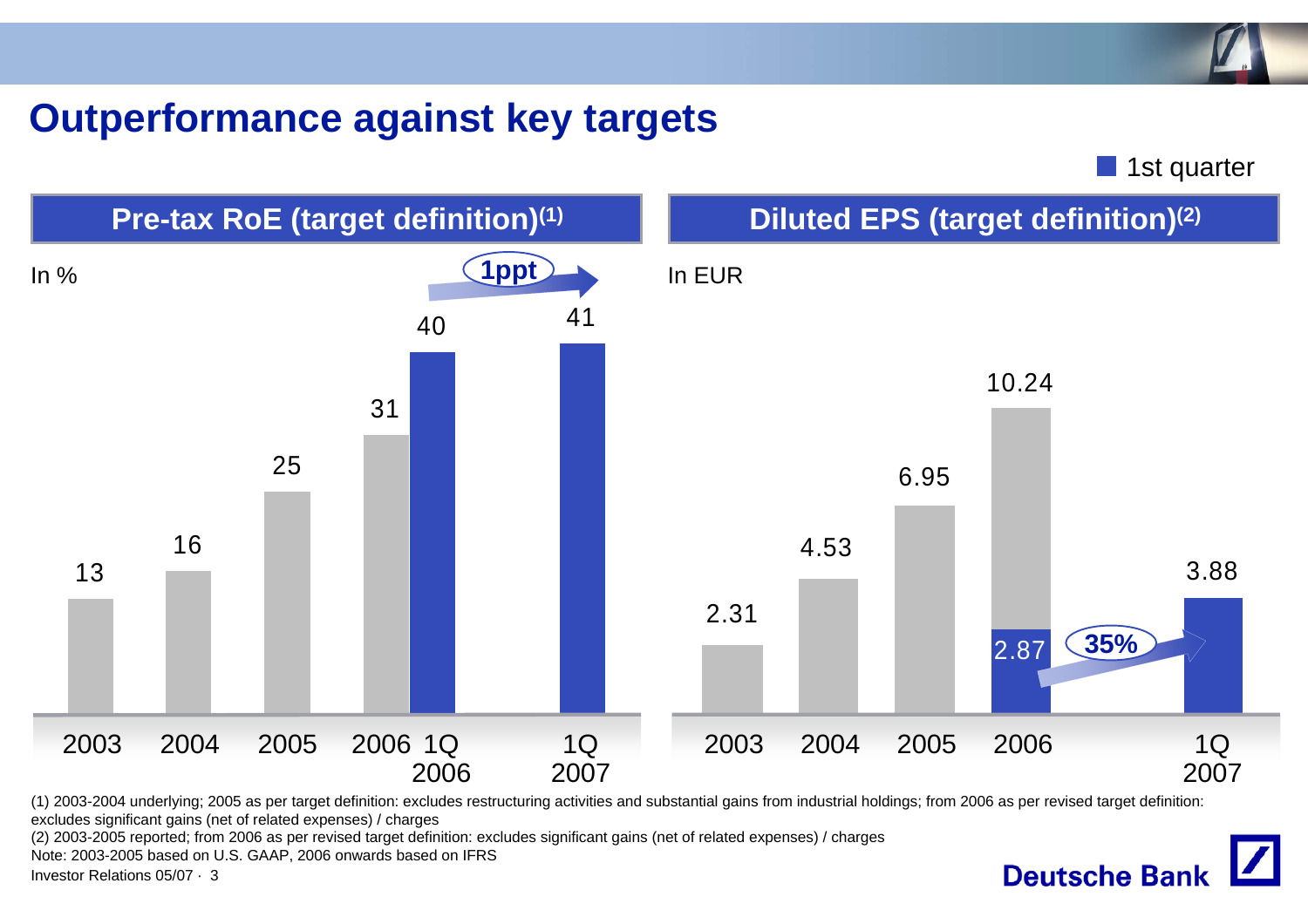

#### **Delivery to shareholders**





Investor Relations 05/07 · 4 (1) Recommended (2) For 2006 incl. recommended dividend (incl. dividend on own shares) of EUR 2.1 bn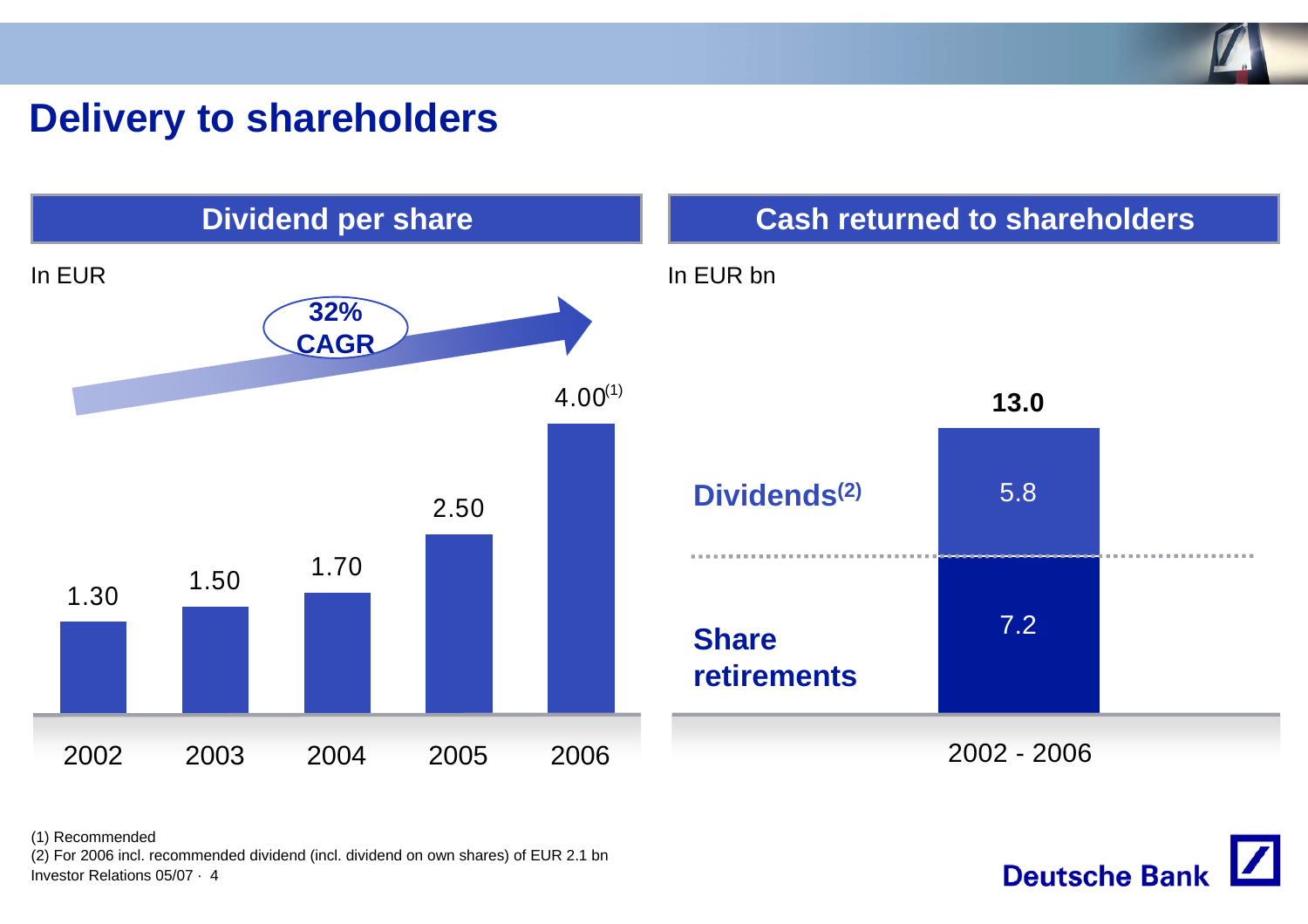

#### **A leading global investment bank …**

Revenues Corporate Banking & Securities 1Q2007, in EUR bn



(1) Diverging fiscal year

(2) Morgan Stanley CB&S comparable segment reflects investment revenues not included in Sales & Trading / Investment Banking

Note: Goldman Sachs excl. revenues from Principal Investments; translation into EUR based on average FX rate of respective reporting period;

DB CB&S total revenues include other revenues of EUR (0.1) bn

Source: Company data

Investor Relations 05/07 · 5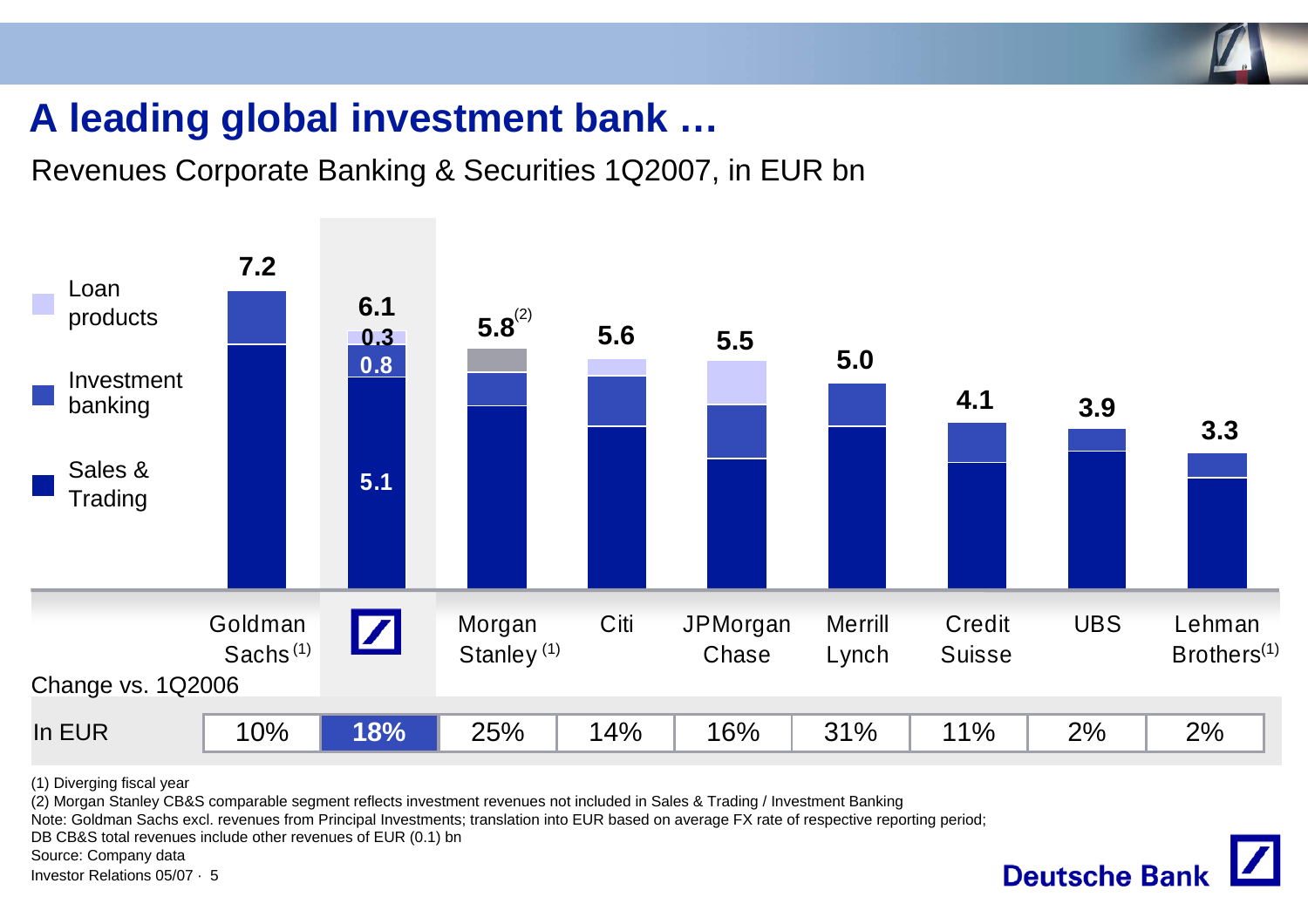

**Deutsche Bank** 

#### **… and a market leader in sales and trading**

Sales & Trading revenues 1Q2007, in EUR bn



\* Diverging fiscal year

Note: Goldman Sachs and Morgan Stanley excl. revenues from Principal Investments or other investment revenues;

translation into EUR based on average FX rate of respective reporting period. Figures may not add up due to rounding differences.

Source: Company data

Investor Relations 05/07 · 6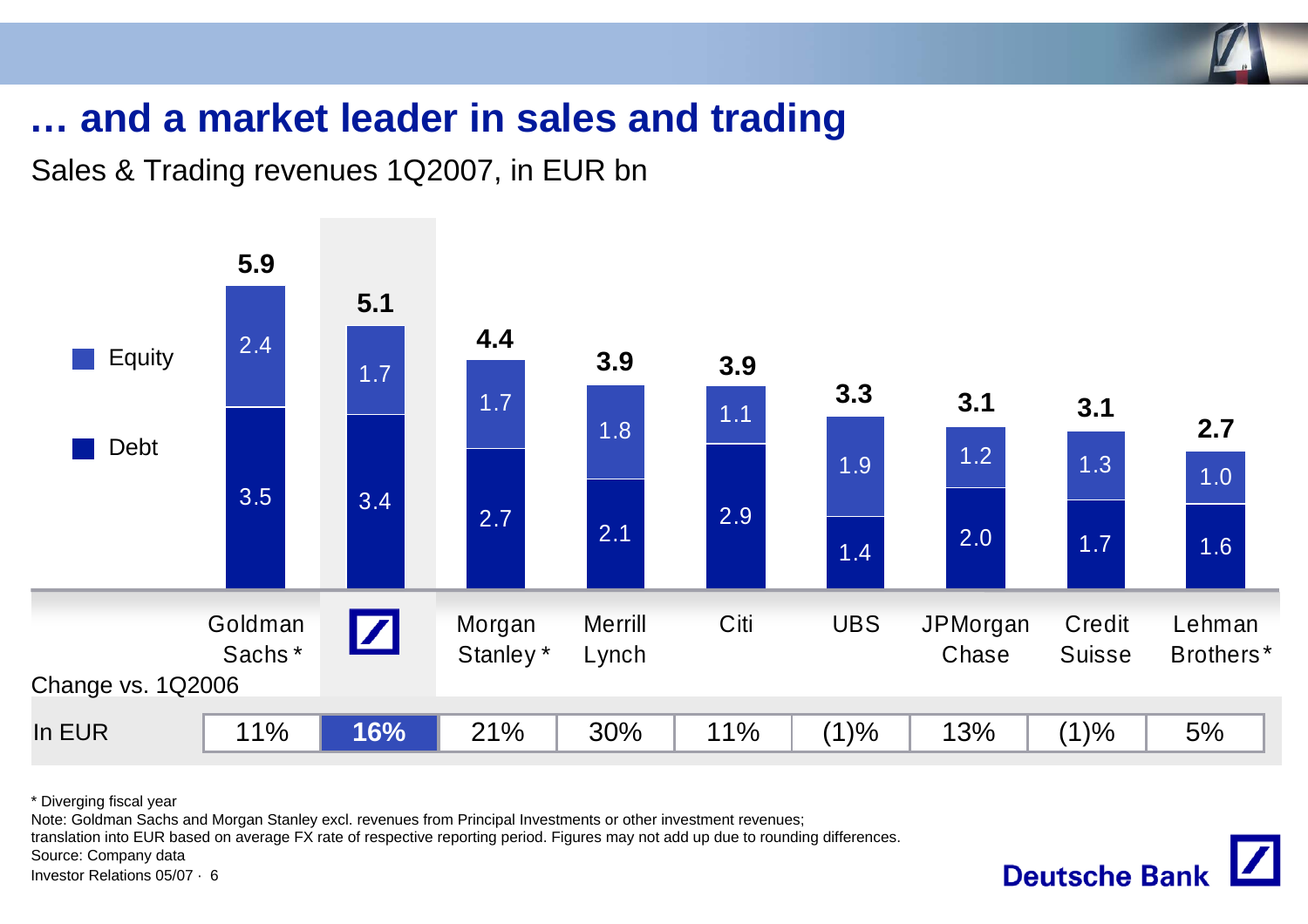# **Global Markets has shown consistent, stable earnings growth across market cycles …**



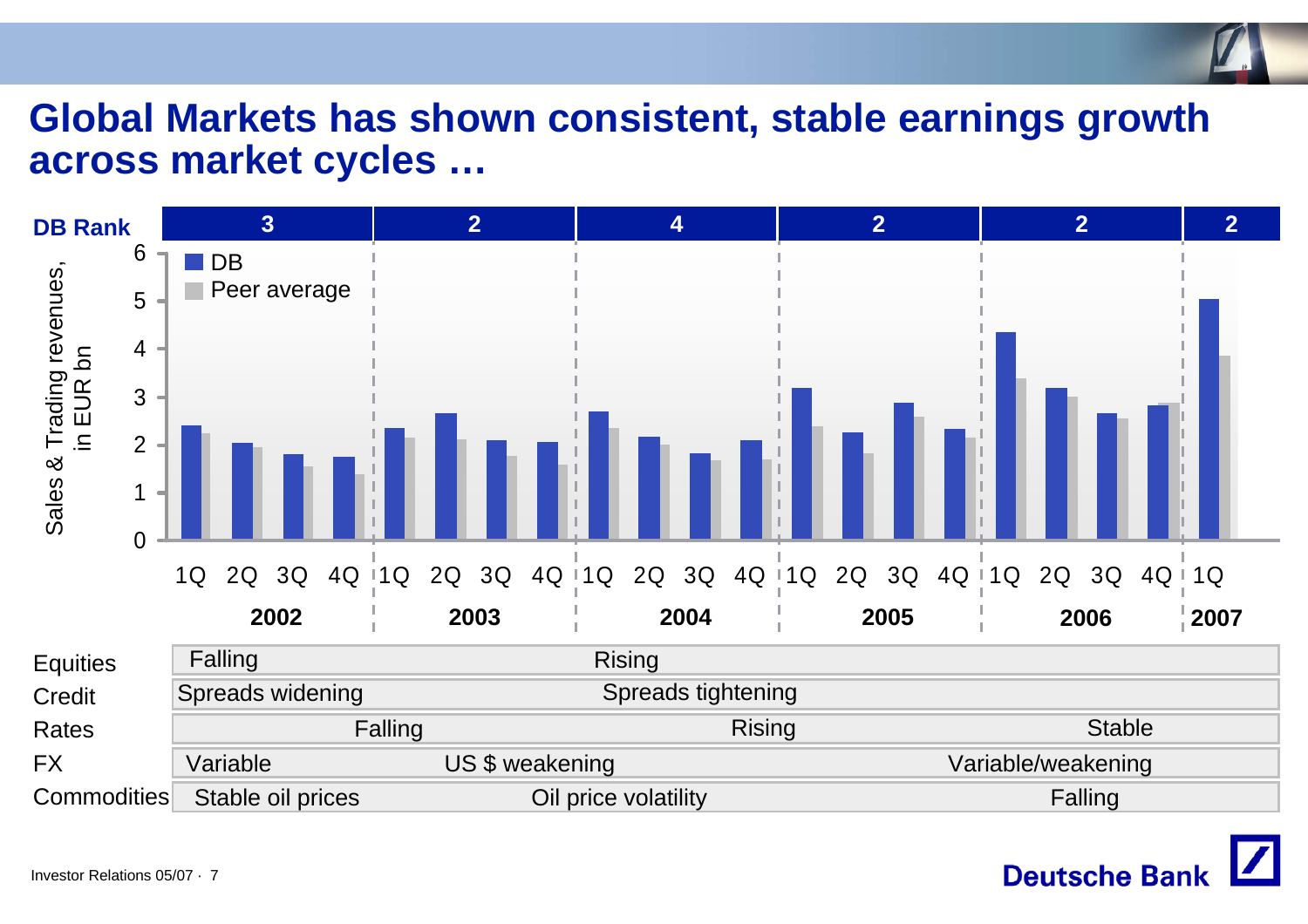

#### **... thanks to a well-diversified business portfolio**

Global Markets revenues, FY 2006



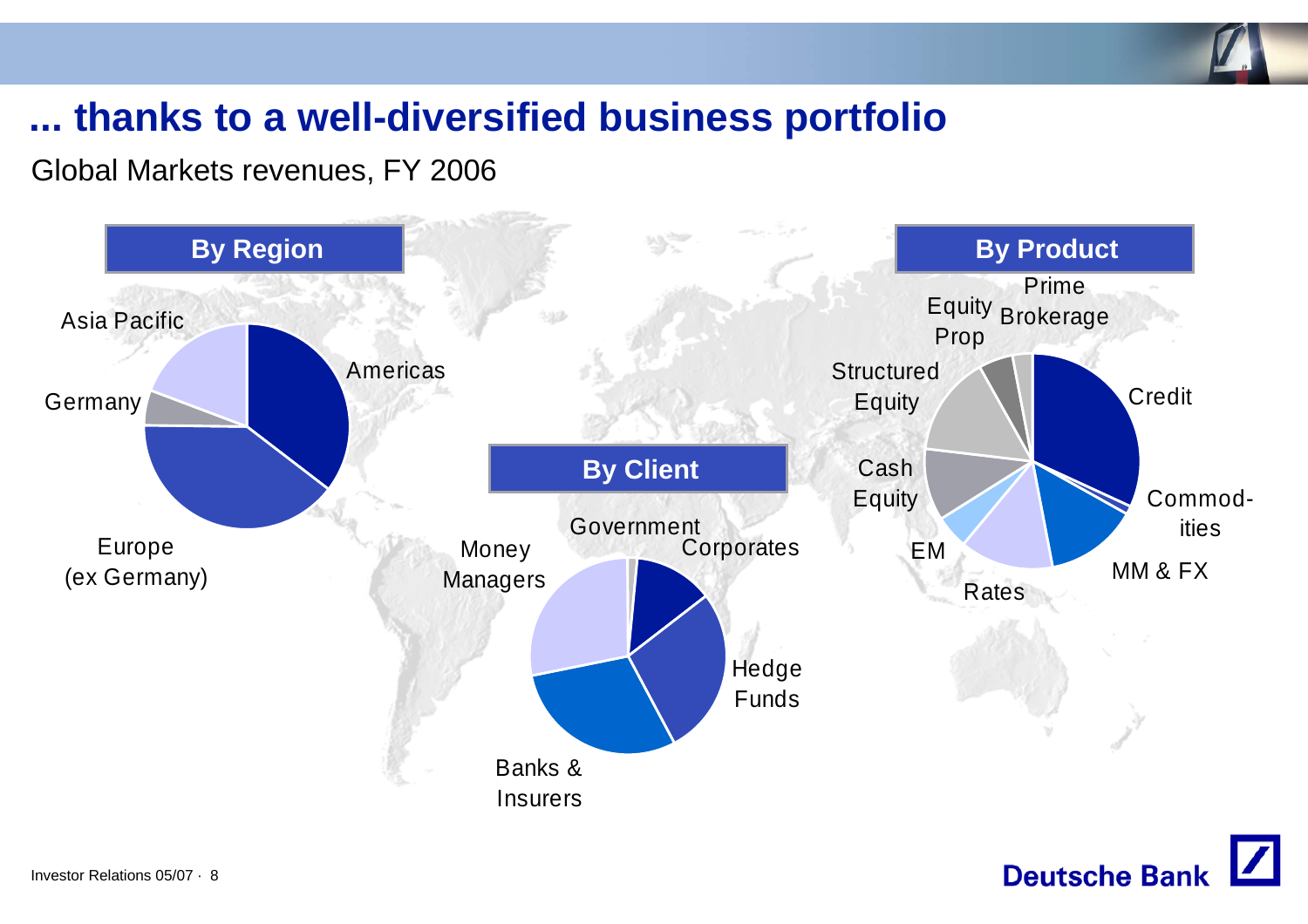#### **Unquestionably, recent market conditions have been relatively benign for sales and trading**



**Deutsche Bank** 

Investor Relations 05/07 · 9Note: Equity derivatives includes convertibles, figures adjusted into EUR for each relevant period Source: Boston Consulting Group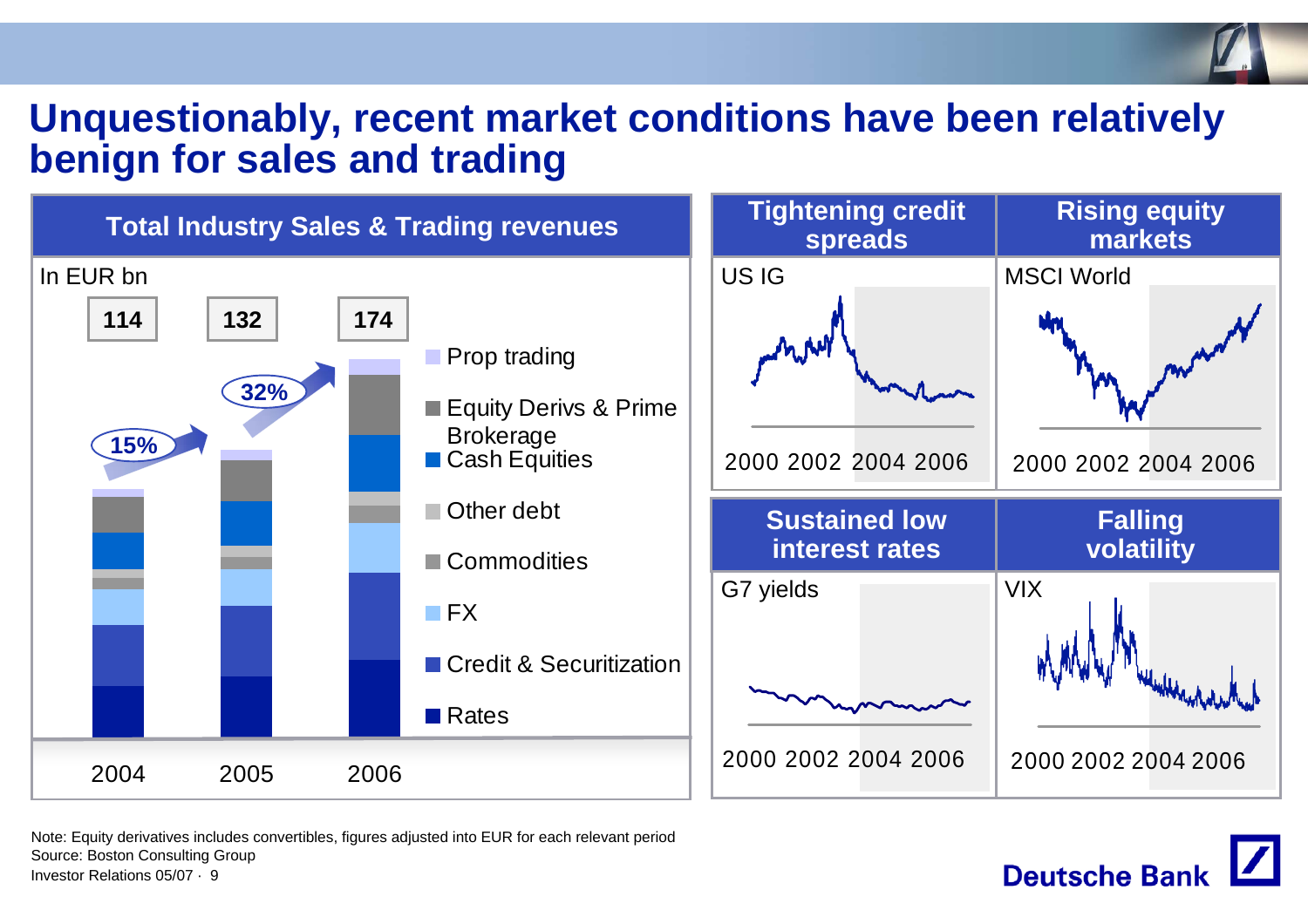#### **A revolution in asset management**



Investor Relations 05/07 · 10Note: Bubbles represent size of AuM Source: DB analysis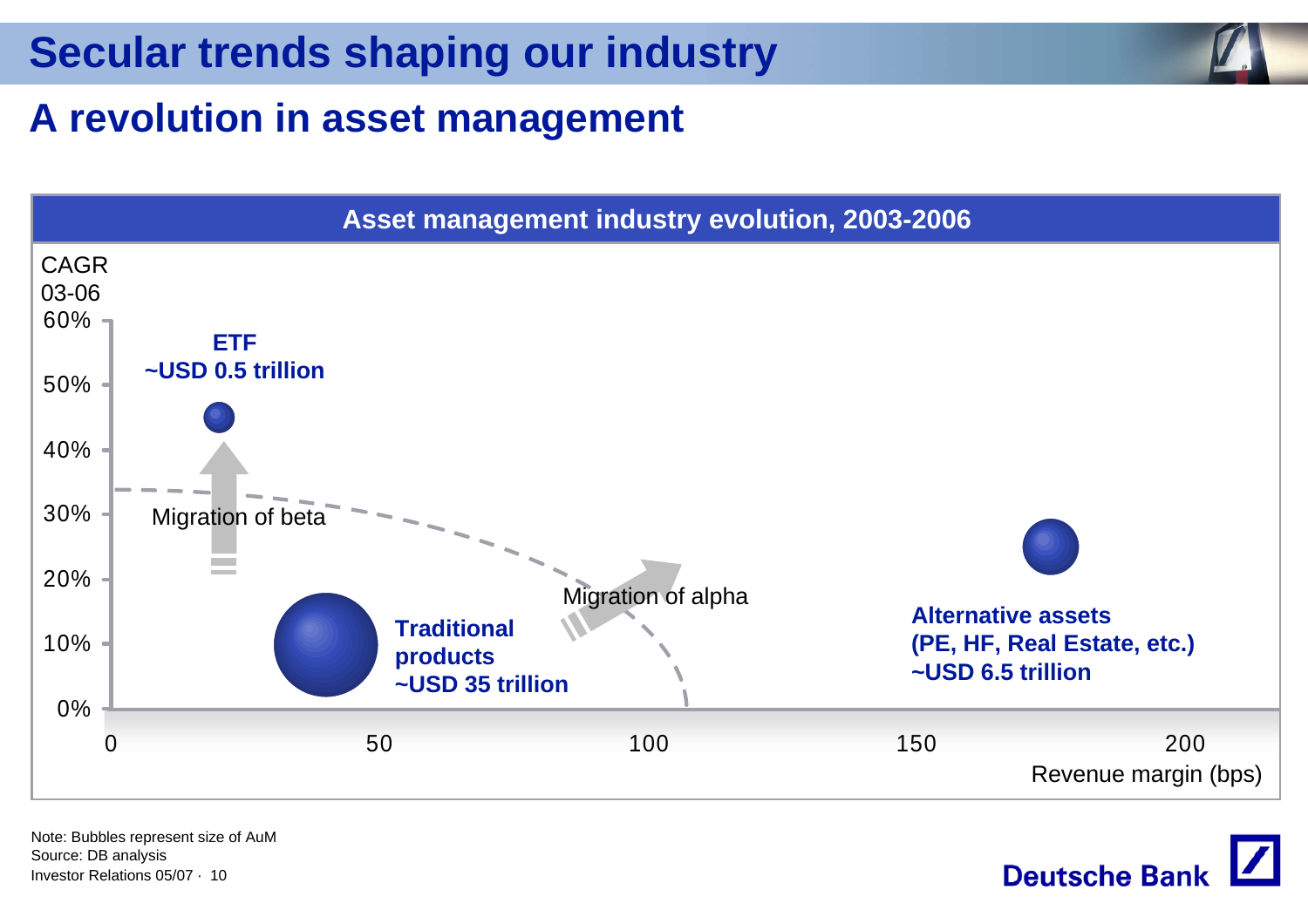#### **The growth of emerging markets**





Note: Capital markets financial stock includes equity, debt and government securities;

Investor Relations 05/07 · 11Europe is EU and EM Asia is Emerging Markets Asia (i.e. excludes Japan and Australia/New Zealand) Source: GM Research, McKinsey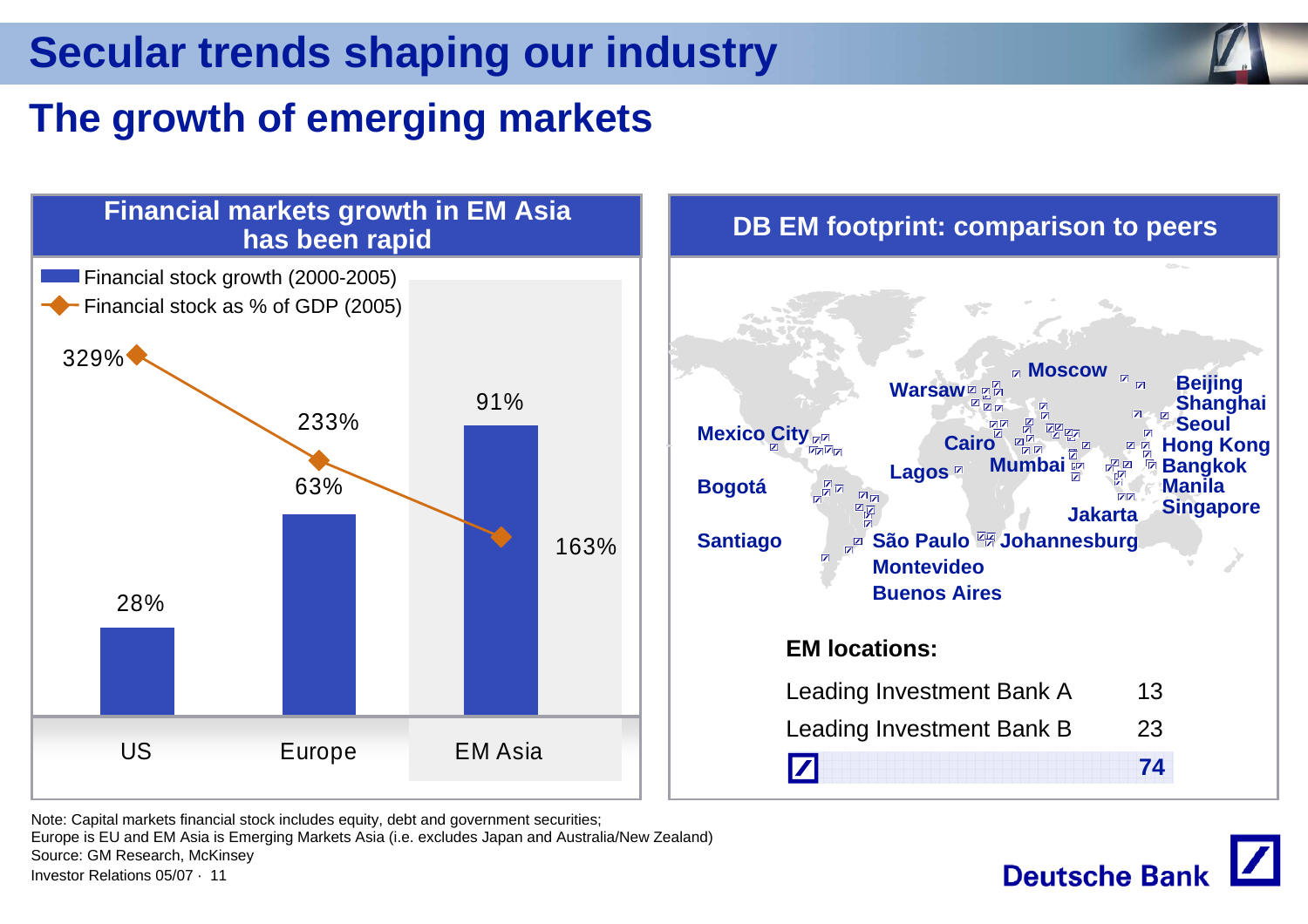#### **The growth of emerging markets (cont'd): Focus on India**

**Derivatives Derivatives**

**"Reserve Bank of India (RBI) keen to develop derivatives market"** *Financial Express, 25 April 2007* **"RBI asks banks to devise hedging products for SMEs"** *The Economic Times, 10 April 2007* **"India celebrates as Mittal swallows Arcelor"***The Economic Times, 26 June 2006* **"Tata Corus makes India a global investor"** *Asia-Pacific News Agencies, 1 February 2007* **"Tata Steel breaks into Fortune 500"** *The Economic Times, 2 February 2007*

**"Indian paper livens up derivatives market abroad"**

*The Economic Times, 12 April 2007*

**"Hindalco to acquire Novelis for USD 6 bn"** *The Economic Times, 12 February 2007*



#### **Physical footprint and product offering**



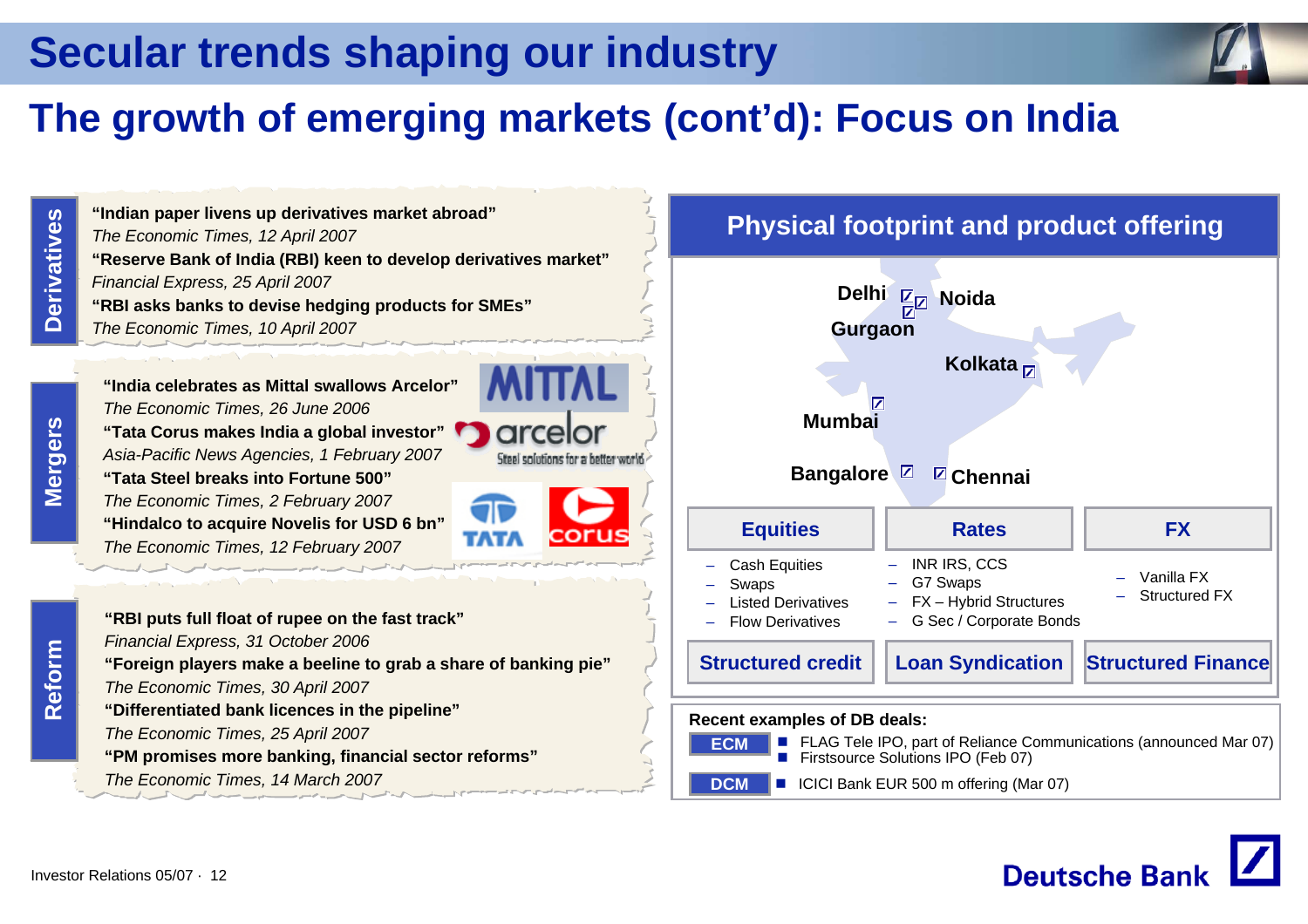

#### **The development of complex asset-liability management solutions for insurers and pension funds**



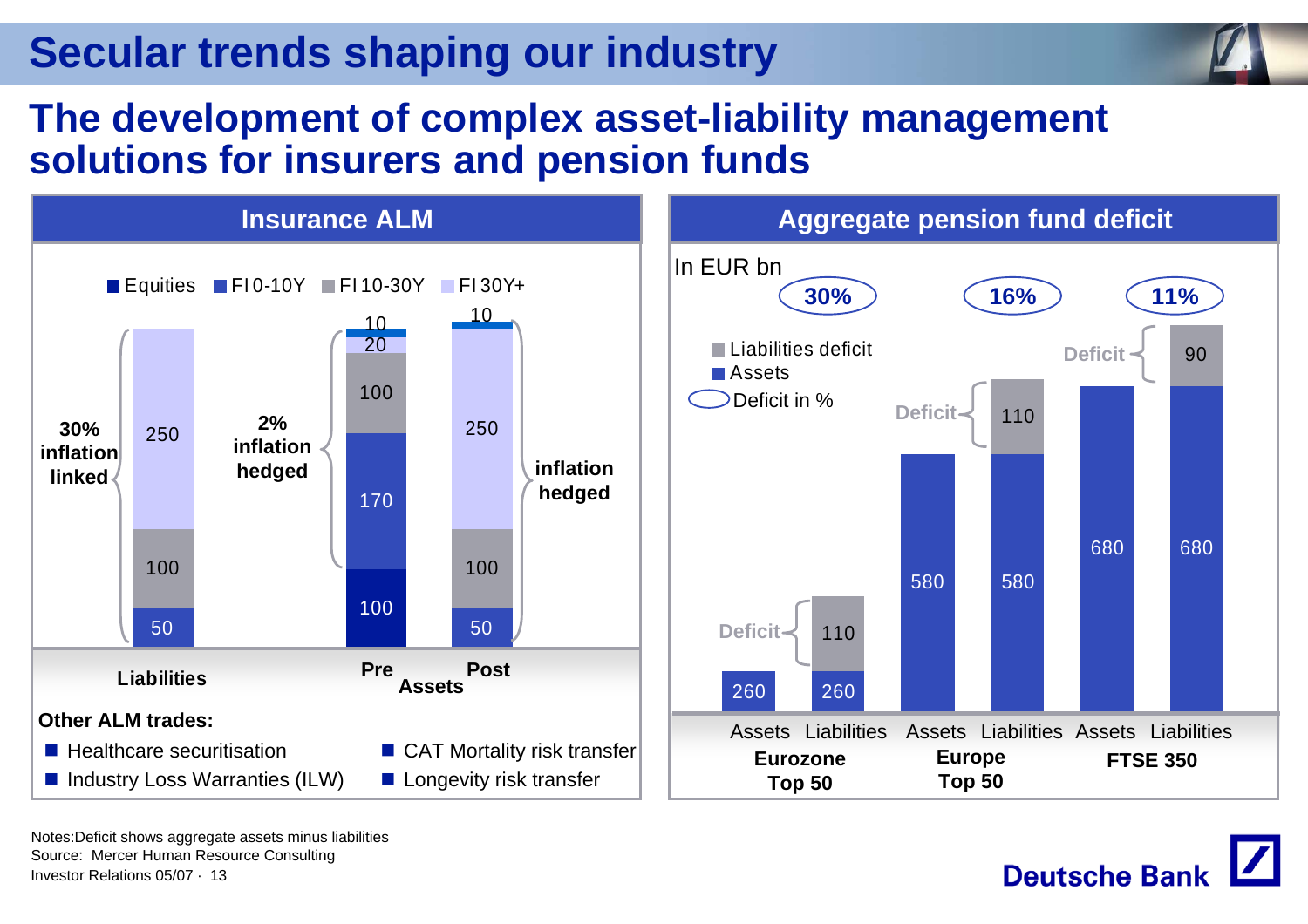#### **Seven-fold derivatives growth over 8 years: DB outpacing market**



**Deutsche Banl** 

Note: IR and FX Herfindahl indices are for swaps, Equity is for all OTC products Source: ISDA, BIS, FRB

Investor Relations 05/07 · 14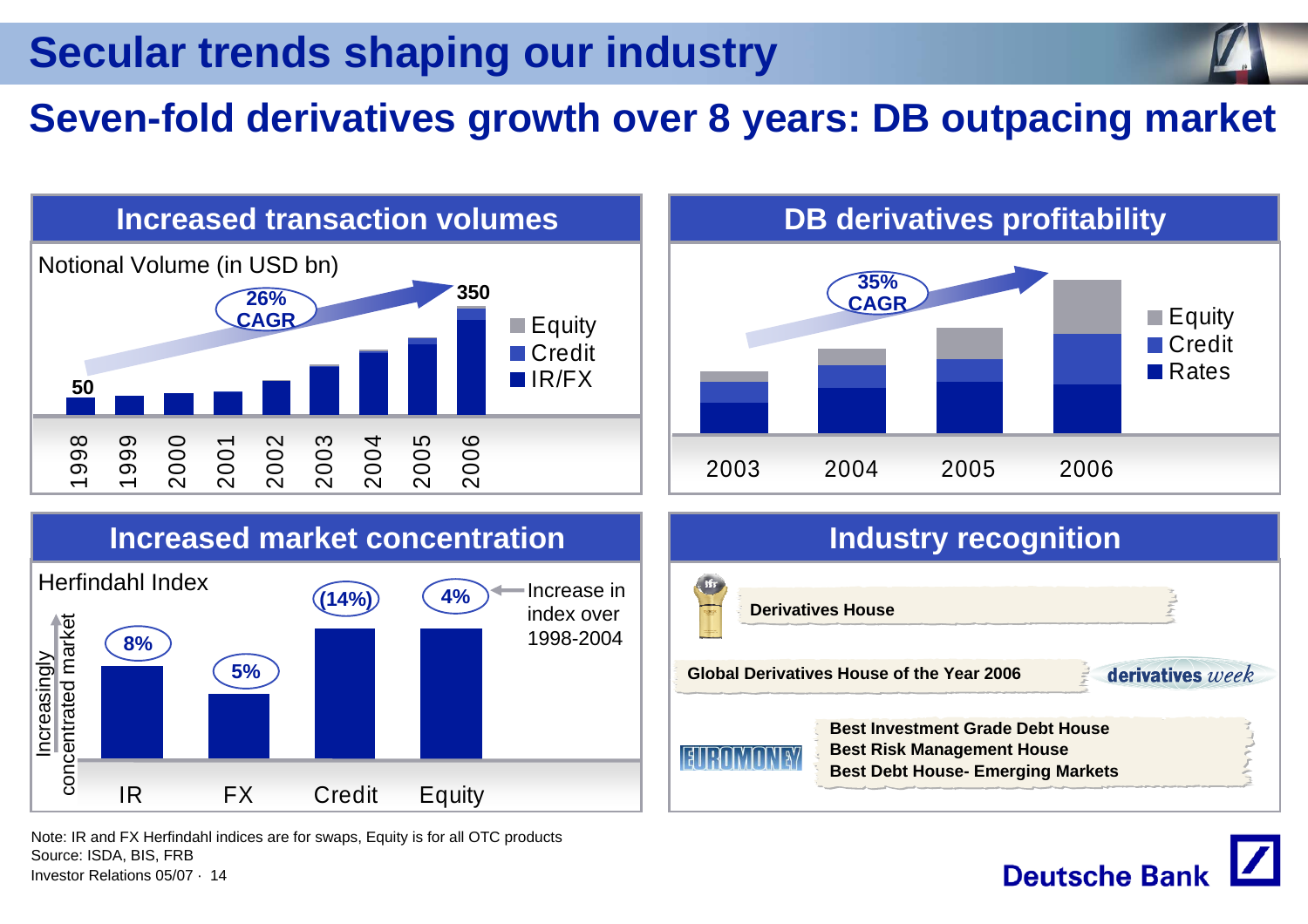## **Strategic positioning**



#### **DB Global Markets is superbly positioned for stable growth**



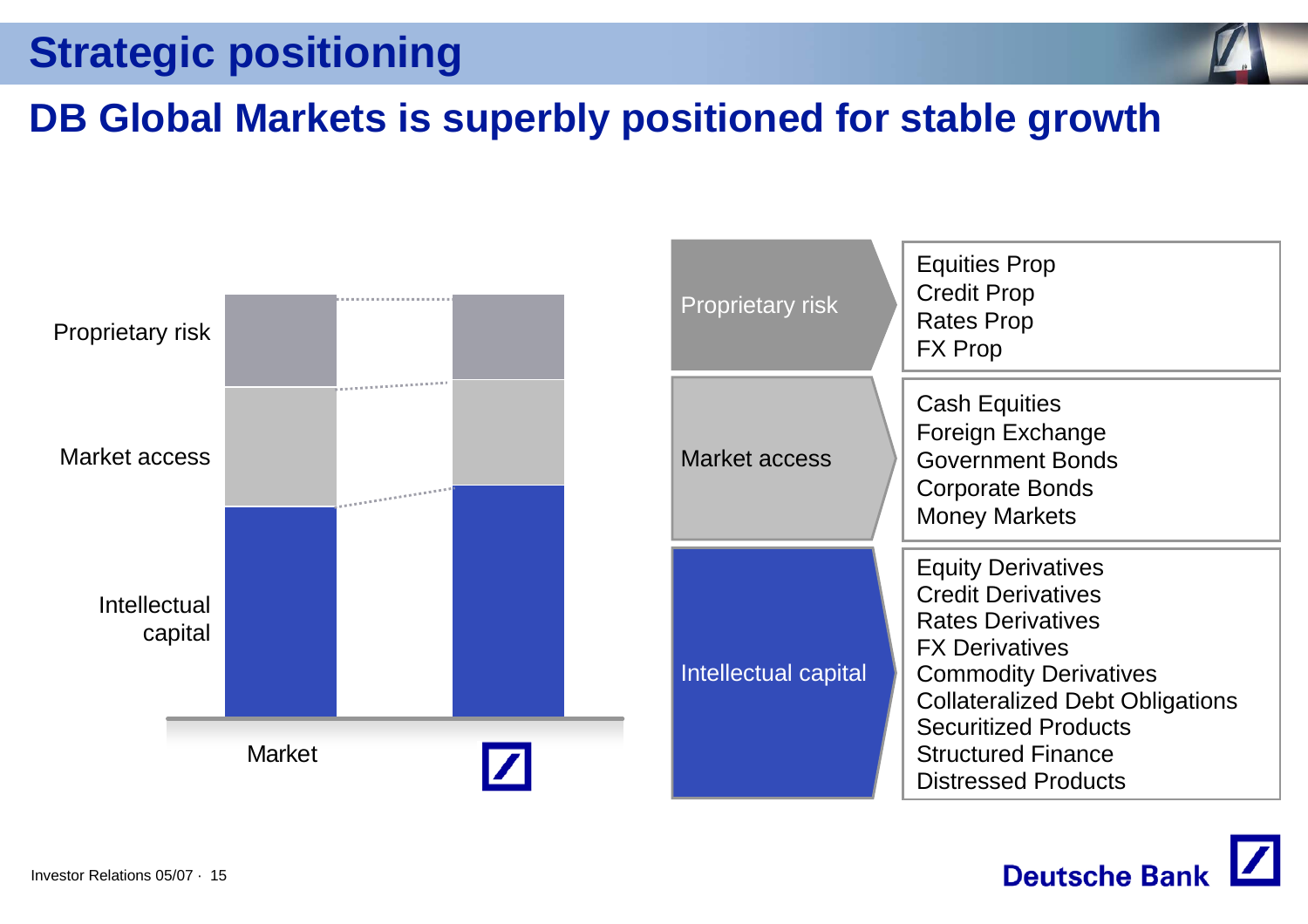## **Strategic positioning**

#### **We are strongest in large, high-growth markets**



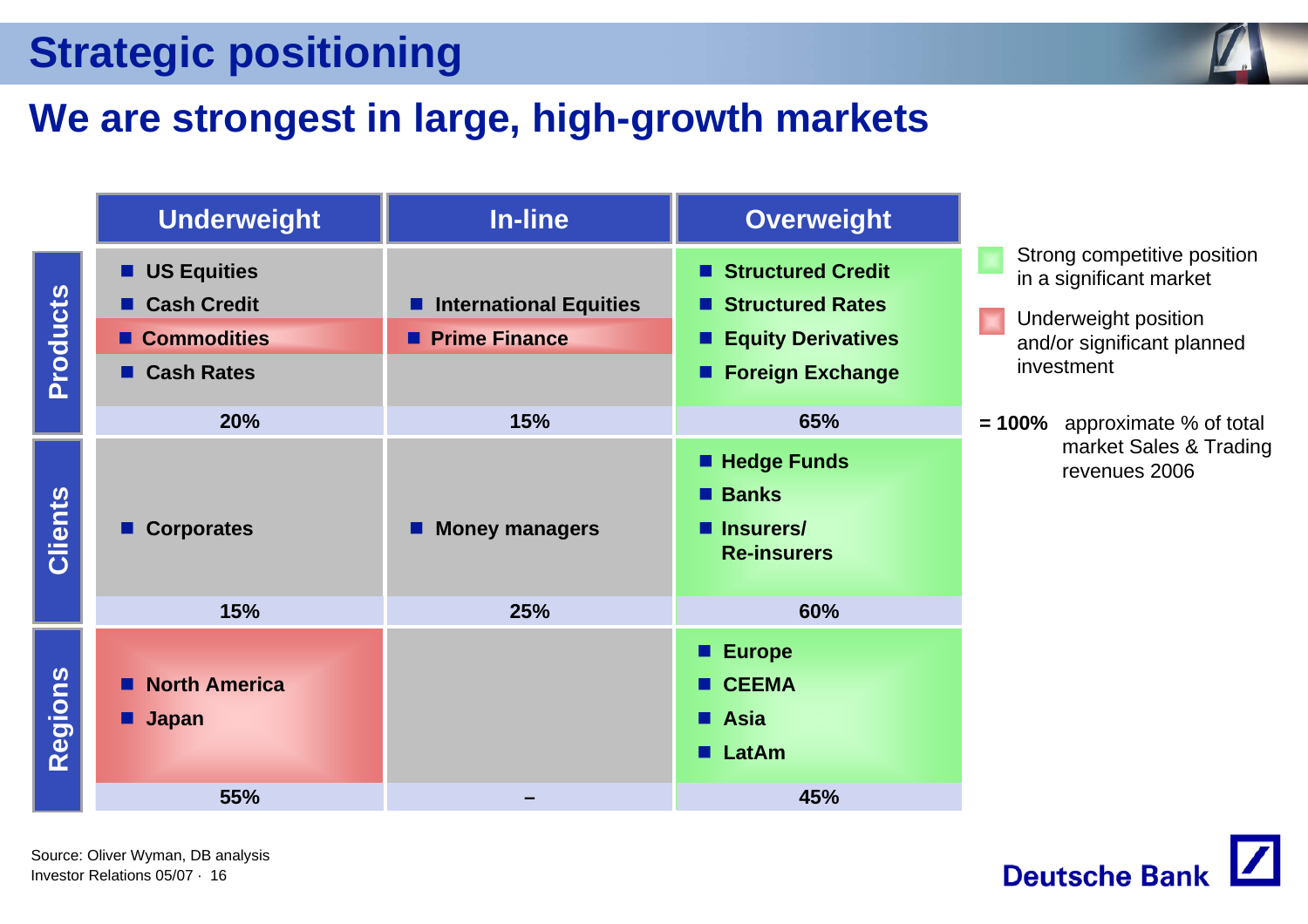

#### **The combination of equities and fixed income, plus sustained investment, has realised efficiency gains**



- $\mathbb{R}^2$  Improved connectivity of equity derivatives with broader distribution
- $\mathbb{R}^2$  Better linkages of primary and secondary giving access to multipliers
- L. Unified origination coverage across debt and equity
- $\mathbb{R}^2$ Re-engineered research platform
- $\mathbb{R}^2$ Selective use of outsourcing
- $\mathbb{R}^2$ Streamlined IT and operations
- $\mathbb{R}^2$

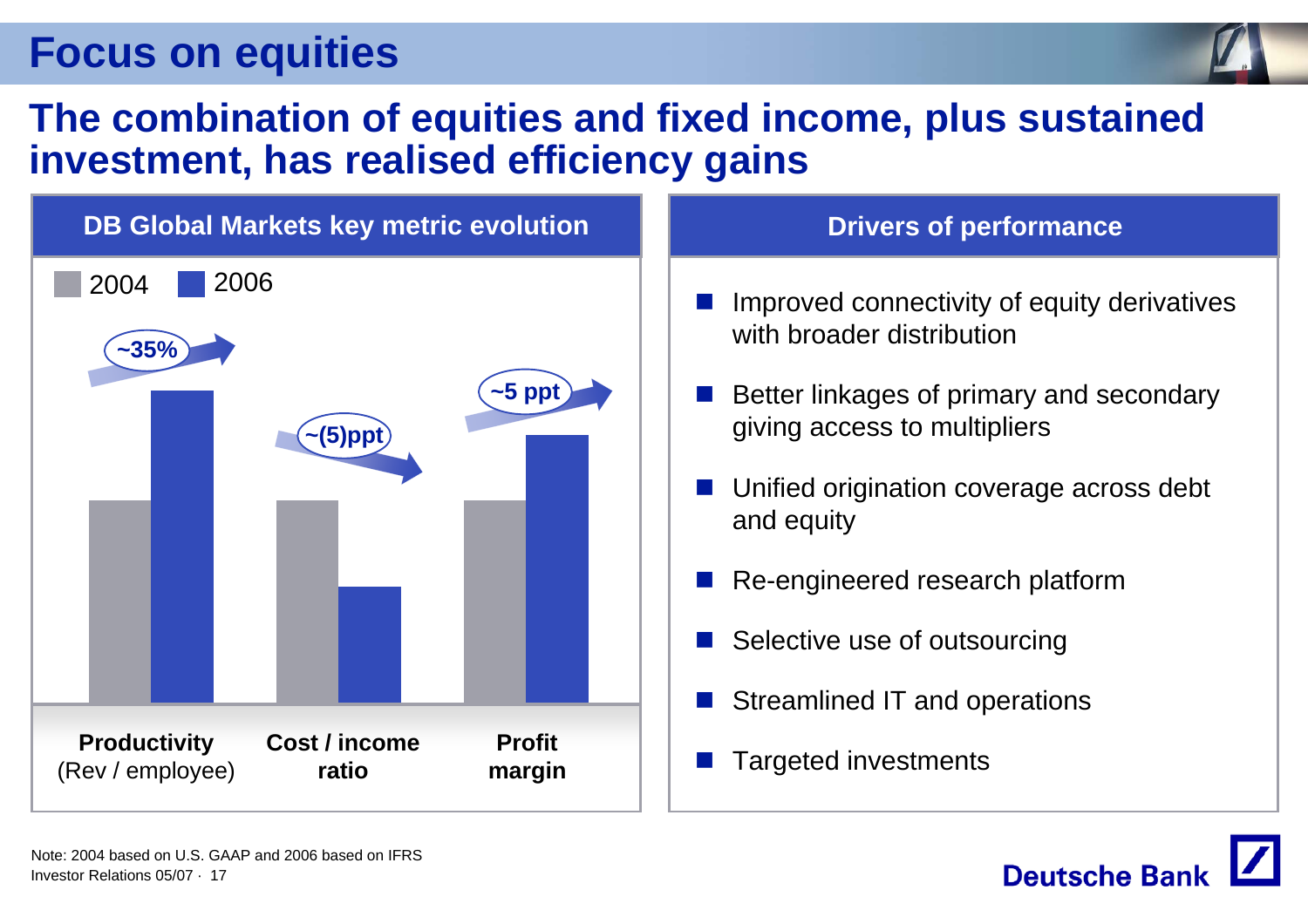

#### **The importance of profitable growth**



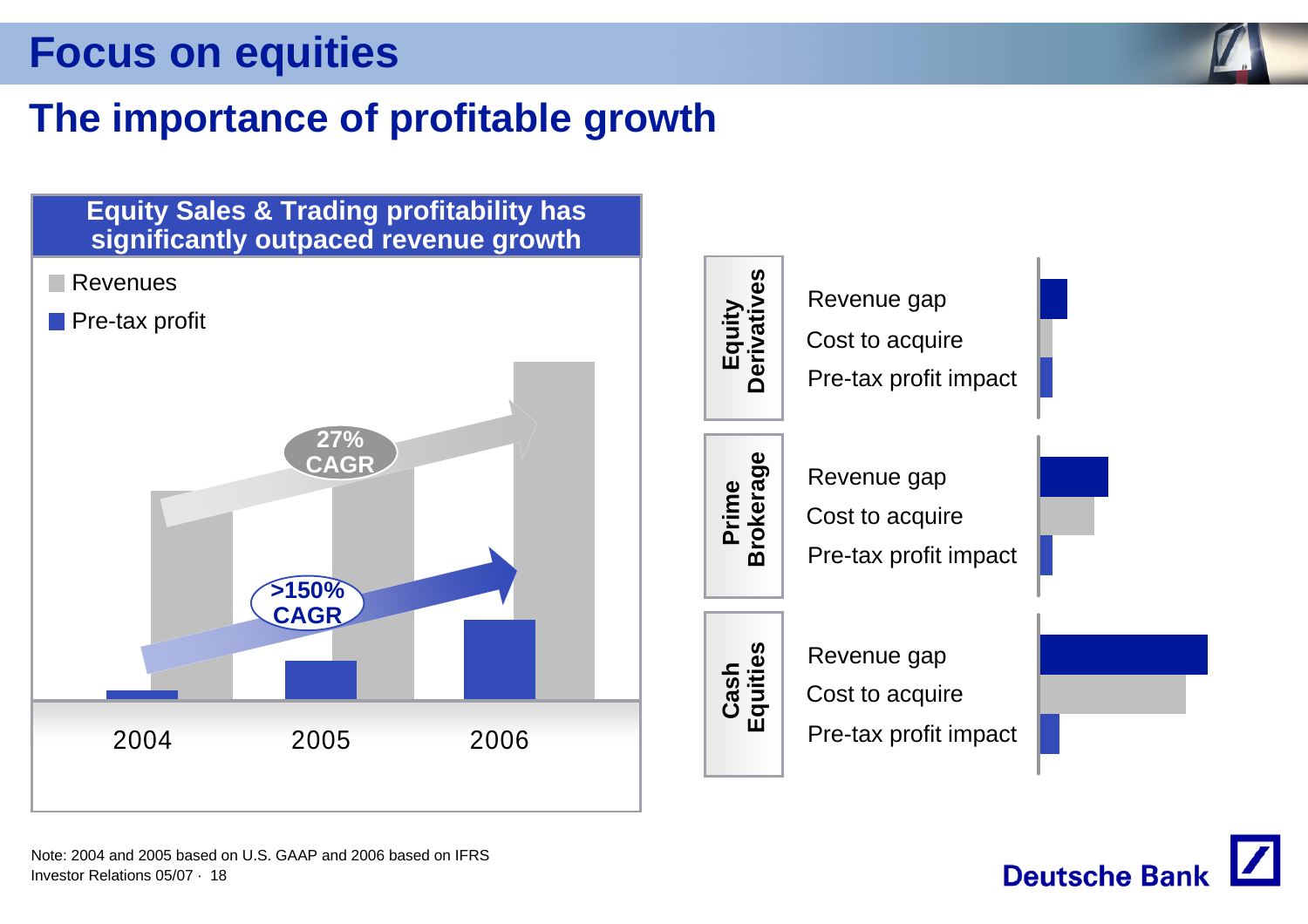

#### **Leadership in equity derivatives is core to our equities strategy**



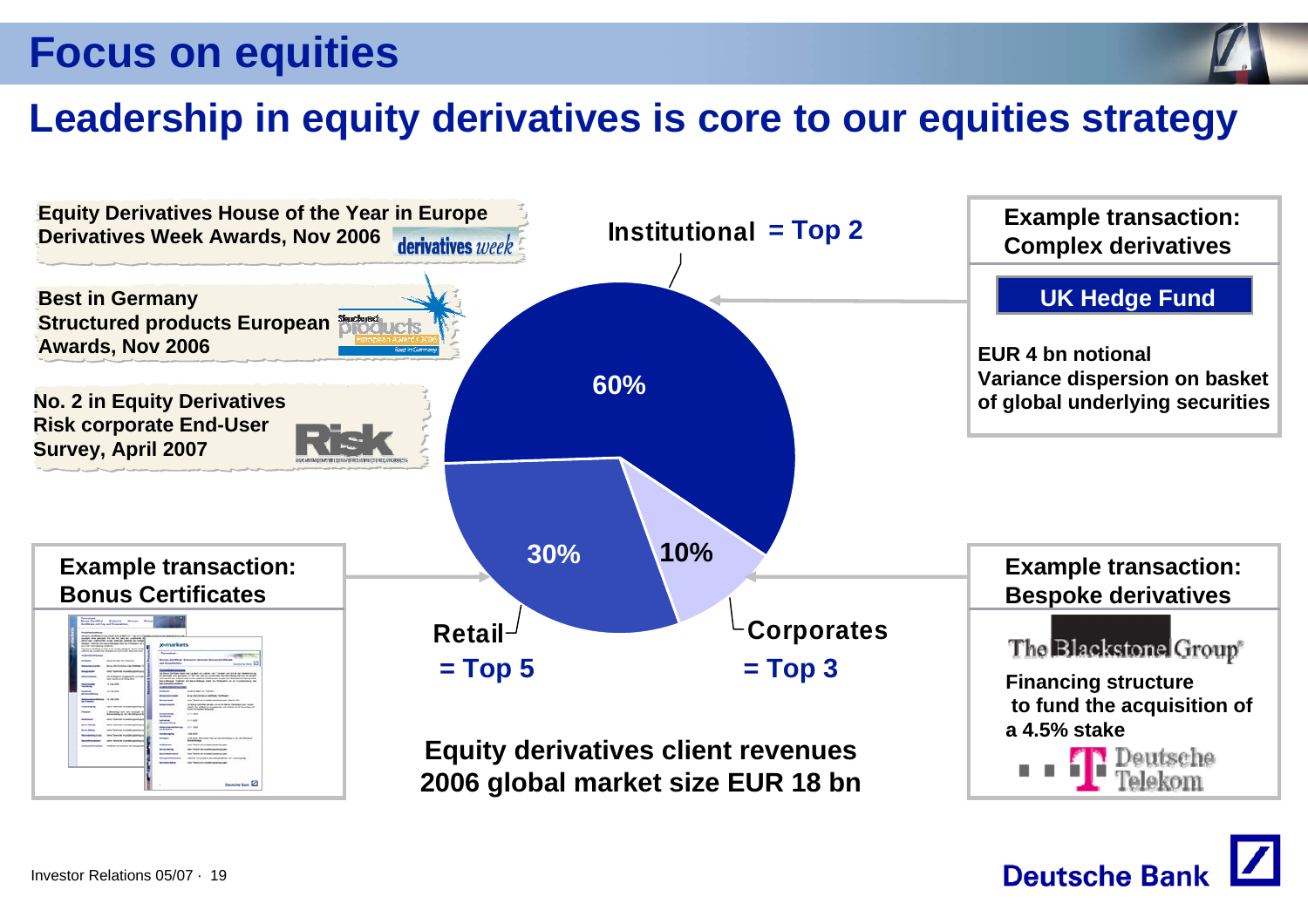

#### **Room for further growth in prime finance**



Investor Relations 05/07 · 20Note: Europe equities derivatives market share based on % respondents voting for DB as their lead firm, EU equity trading and research market share based on broker share of relationship points, structured products include ABS, MBS, CMBS and syndicated CDOs Source: Greenwich Associates, Coalition

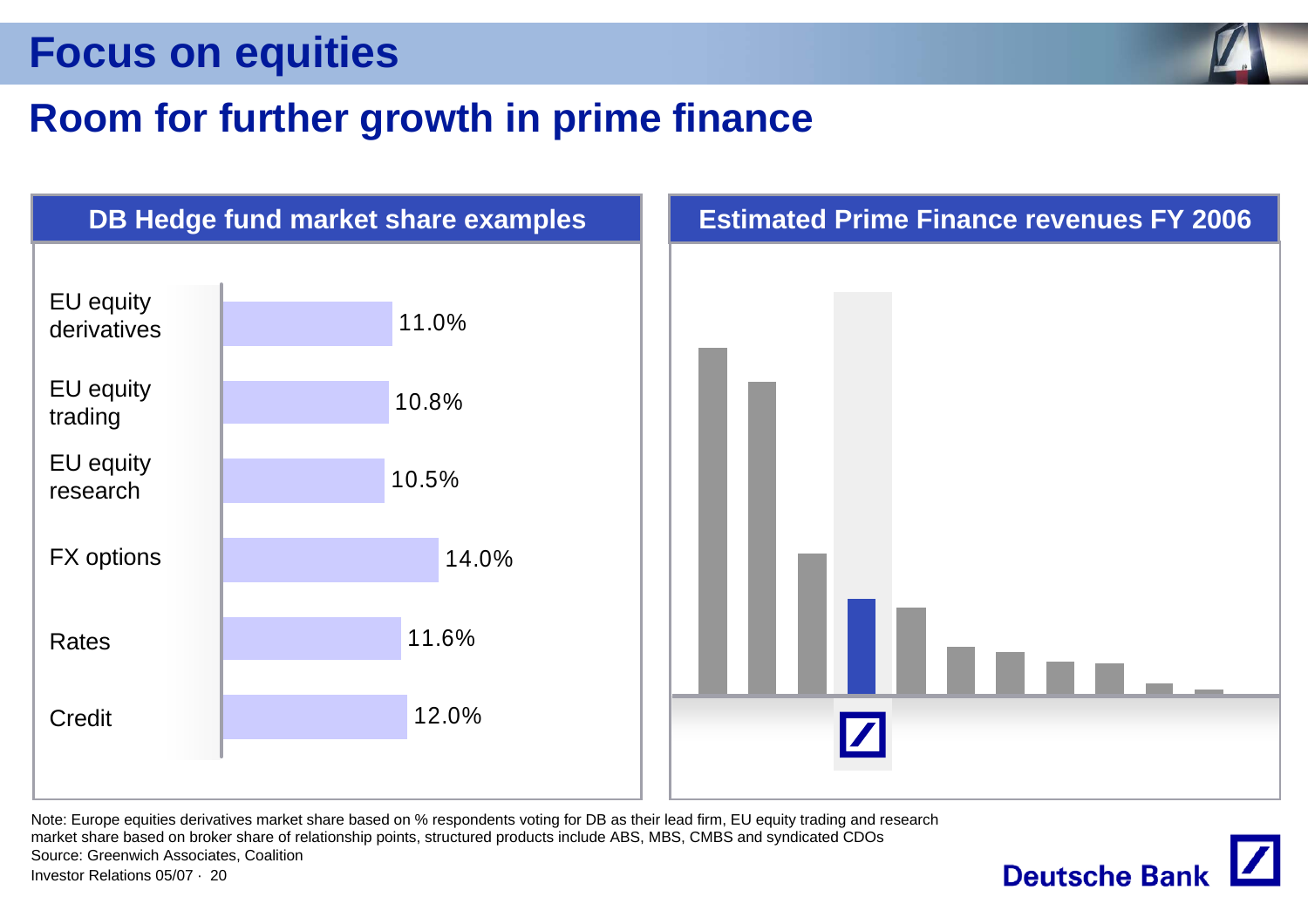#### **Focus on commodities**

## **A short we intend to cover**



Energy Risk Derivatives House of the Year, 2007 Deal of the Year – Brimsdown, 2006 Best Investor Business, 2006



#### **2007 strategy**

- a sa **Invest in business growth globally**
	- Relocation of US Power & Gas business to Houston and investment in infrastructure
	- Further regional expansion of EUPG
	- Establishment of Fundamental Analytics team
	- Investment in our Asian platform and metals franchise

#### **Leverage bank strengths**

- Leverage DB strengths in derivatives, lending, environmental finance
- Continued build of scalability in Commodities investment businesses e.g. ETF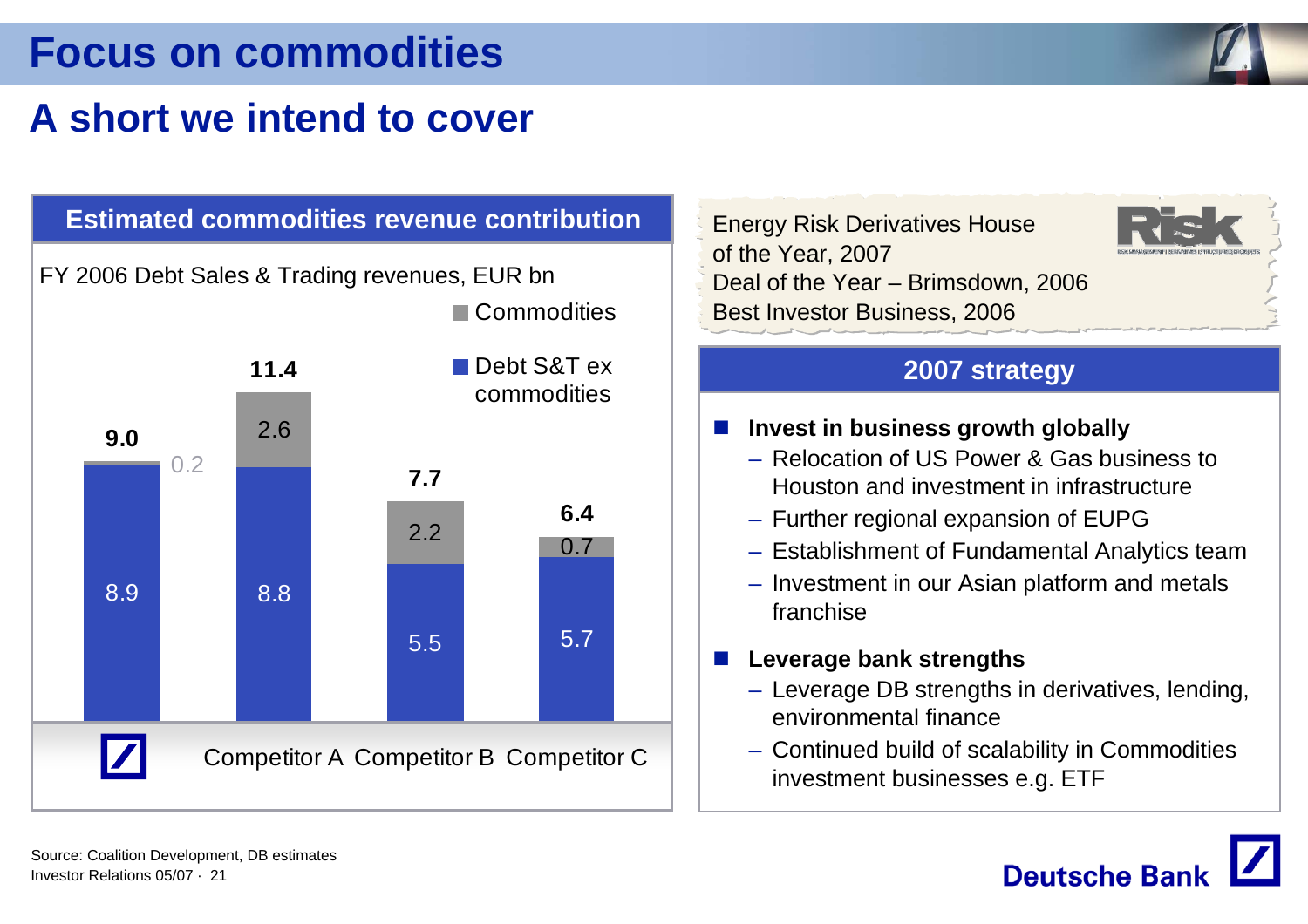### **Focus on quality of earnings**



#### **Risk management**

Equity Sales & Trading revenues, in EUR m<br>Equity prop-trading revenues Equity prop-trading revenues

**Deutsche Bank** 

• Share of dedicated equity prop trading revenues

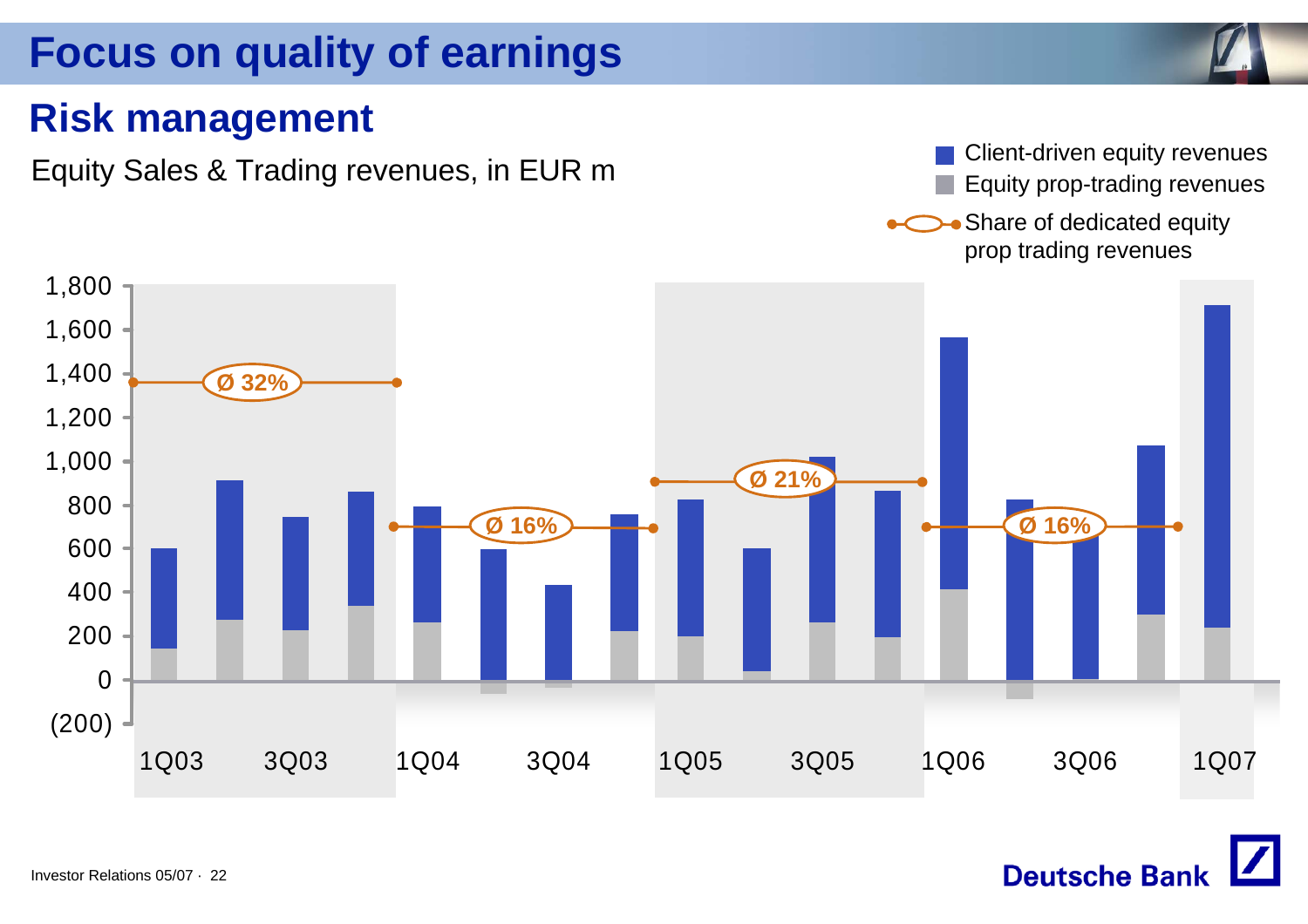### **Focus on quality of earnings**

#### **Our businesses are not highly correlated either to markets or each other**

Weekly correlation of GM revenues and key market indicators: 2003 to 2006

|                    | <b>MSCI World</b> | <b>Research Index</b><br>Hedge Fund | <b>US10YR</b> | <b>S&amp;P</b><br>Index<br>88<br><b>Credit</b> | Commodities<br><b>DBLCI</b> |
|--------------------|-------------------|-------------------------------------|---------------|------------------------------------------------|-----------------------------|
| <b>Equities</b>    | 15%               | 23%                                 | (11)%         | 1%                                             | 2%                          |
| <b>Credit</b>      | 31%               | 37%                                 | (19)%         | 8%                                             | 5%                          |
| <b>Rates</b>       | 7%                | 6%                                  | (11)%         | (2)%                                           | 3%                          |
| <b>FX</b>          | 26%               | 24%                                 | (1)%          | 0%                                             | 10%                         |
| <b>Commodities</b> | (3)%              | 2%                                  | 2%            | 2%                                             | 11%                         |
| <b>Finance</b>     | 12%               | 13%                                 | (3)%          | (4)%                                           | (7)%                        |

**GM revenues to market indicators**

|                    | Equities | <b>Credit</b> | <b>Rates</b> | 끗    | Commodities | <b>Finance</b> |
|--------------------|----------|---------------|--------------|------|-------------|----------------|
| <b>Equities</b>    | 100%     | 40%           | 27%          | 41%  | 5%          | 44%            |
| <b>Credit</b>      |          | 100%          | 30%          | 34%  | 13%         | 34%            |
| <b>Rates</b>       |          |               | 100%         | 31%  | 7%          | 44%            |
| <b>FX</b>          |          |               |              | 100% | 3%          | 35%            |
| <b>Commodities</b> |          |               |              |      | 100%        | 15%            |
| <b>Finance</b>     |          |               |              |      |             | 100%           |



|                    | <b>Equities</b> | <b>Credit</b> | <b>Rates</b> | 굣    | Commodities | <b>Finance</b> |
|--------------------|-----------------|---------------|--------------|------|-------------|----------------|
| <b>Equities</b>    | 100%            | 40%           | 27%          | 41%  | 5%          | 44%            |
| <b>Credit</b>      |                 | 100%          | 30%          | 34%  | 13%         | 34%            |
| <b>Rates</b>       |                 |               | 100%         | 31%  | 7%          | 44%            |
| FX                 |                 |               |              | 100% | 3%          | 35%            |
| <b>Commodities</b> |                 |               |              |      | 100%        | 15%            |
| <b>Finance</b>     |                 |               |              |      |             | 100%           |

#### **GM revenues**

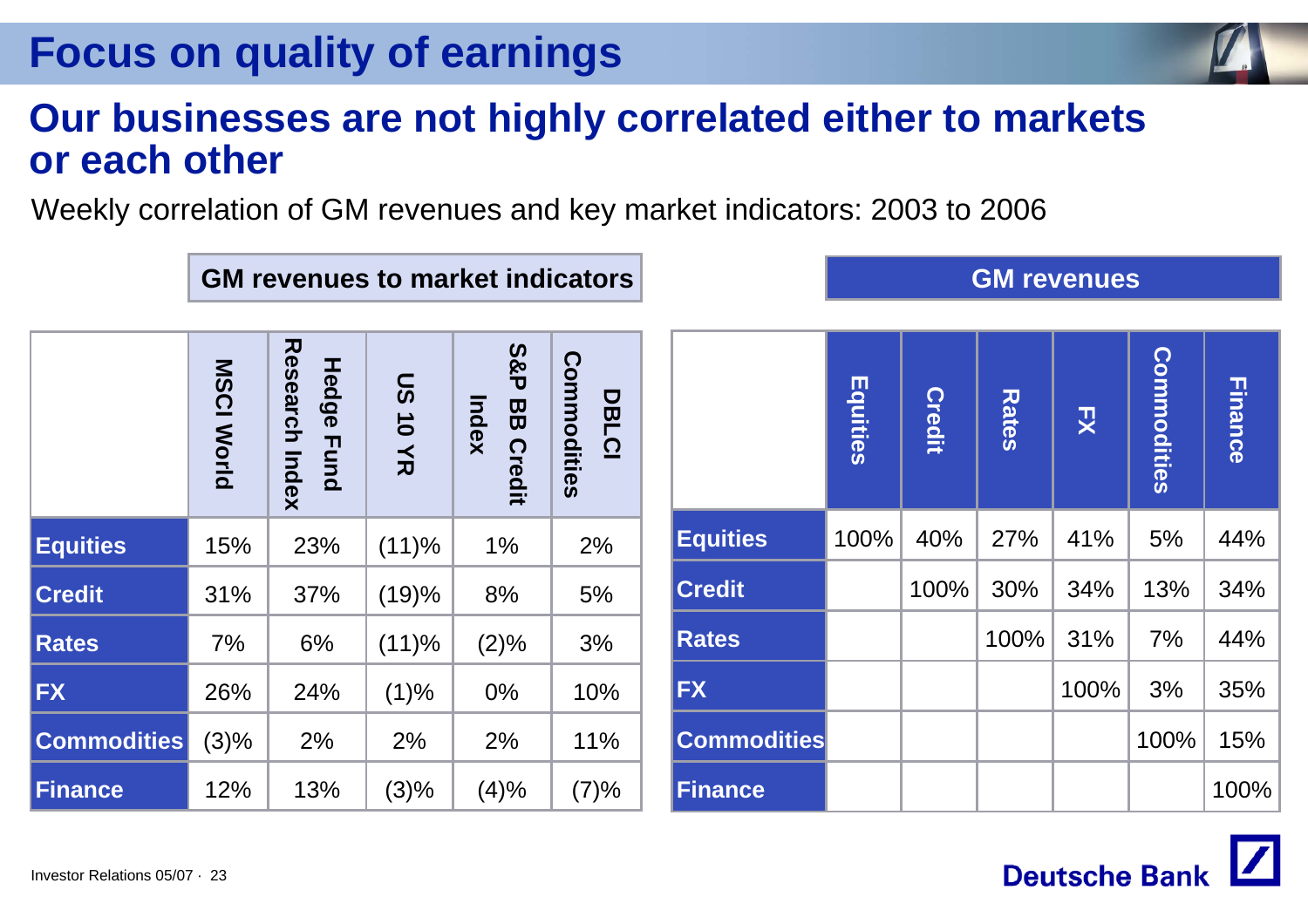**Focus on quality of earnings**

#### **Principal investing: A mid-table position with which we are happy**



Investor Relations 05/07 · 24Source: Coalition

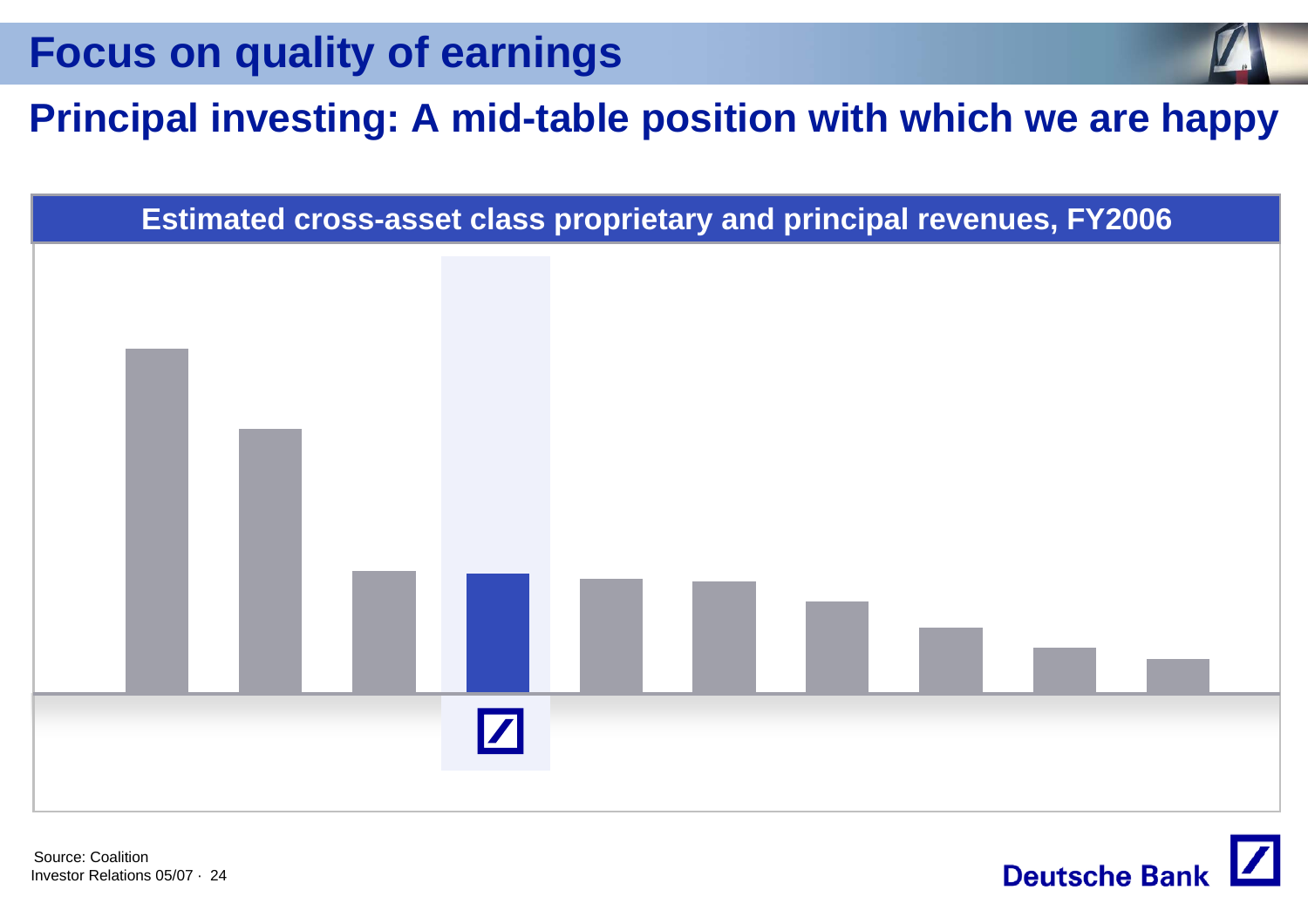#### **Future prospects hinge on a trade-off between opposing forces**

#### **Growth drivers**

- **A revolution in asset management**
- **The growth of emerging markets**
- The development of complex asset**liability management solutions for insurers and pension funds**
- **Continued rapid growth in derivatives**

#### **Risks to medium-term growth**

- Severe, correlated market **correction**
- **Ongoing margin compression / commoditization**